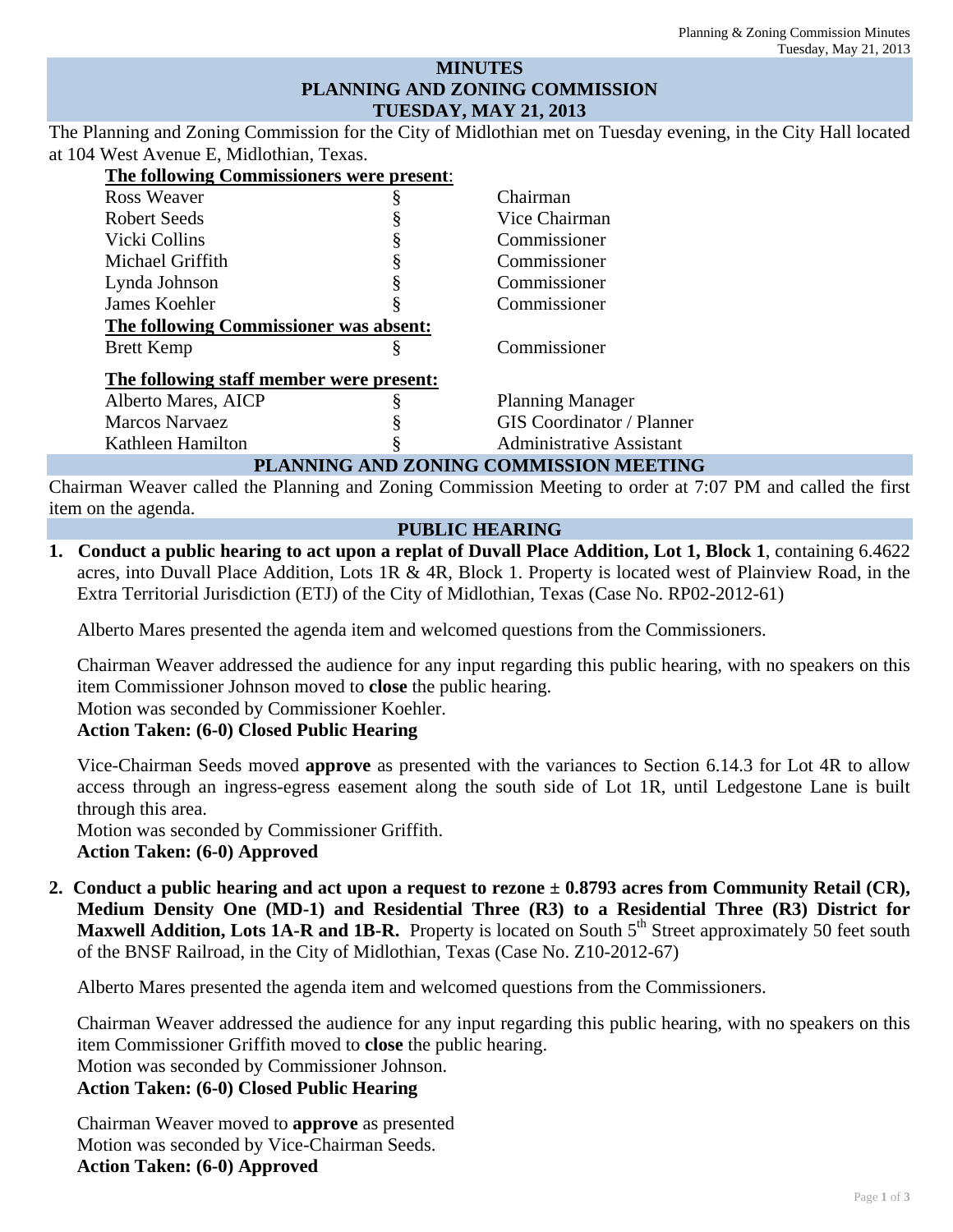## **PUBLIC HEARING CONTINUED**

**3. Conduct a public hearing to act upon a replat of Maxwell Addition, Lot 1, containing 0.8793 acres**, into Maxwell Addition, Lots 1AR & 1BR. Property is located east of South 5th Street and 590 ft. south of W. Ave. E in City of Midlothian, Texas (Case No. RP03-2012-66)

Alberto Mares presented the agenda item and welcomed questions from the Commissioners.

Chairman Weaver addressed the audience for any input regarding this public hearing, with no speakers on this item Vice-Chairman Seeds moved to **close** the public hearing.

Motion was seconded by Commissioner Griffith.

**Action Taken: (6-0) Closed Public Hearing** 

Commissioner Collins moved to **approve** as presented. Motion was seconded by Vice-Chairman Seeds. **Action Taken: (6-0) Approved** 

#### **REGULAR HEARING**

**4. Consider and act upon the site, building elevations, landscape plans for the MidTowne assisted living and memory care facility,** containing  $\pm$  3.5 acres, located on the east side of South 9<sup>th</sup> Street and approximately 150 feet south of George Hopper Road, in the City of Midlothian, Texas (Case No. SP03-2012- 60)

Alberto Mares presented the agenda item and welcomed questions from the Commissioners.

Chairman Weaver moved to **table** this request till the June 18, 2013, Planning and Zoning Commissioners meeting.

Motion was seconded by Vice-Chairman Seeds.

**Action Taken: (6-0) Tabled** 

**5. Consider and act upon a preliminary plat of Kensington Park North, 50.268 acres in the A.W. Tucker** Survey, Abstract 1096 and is generally located west of Walnut Grove and  $\pm$  500 feet south of Mockingbird Lane, in the City of Midlothian, Texas (Case No. PP02-2012-62)

Marcos Narvaez presented the agenda item and welcomed questions from the Commissioners.

Commissioner Koehler moved to **approve** this request as presented. Motion was seconded by Commissioner Johnson. **Action Taken: (6-0) Approved** 

**6. Consider and act upon a final plat of Kensington Park North Phase**  $1, \pm 23.380$  **acres** in the A.W. Tucker Survey, Abstract 1096 and is generally located west of Walnut Grove and  $\pm$  1,192 feet south of Mockingbird Lane, in the City of Midlothian, Texas (Case No. FP03-2012-63)

Marcos Narvaez presented the agenda item and welcomed questions from the Commissioners.

Commissioner Johnson moved to **approve** this request as presented. Motion was seconded by Commissioner Koehler. **Action Taken: (6-0) Approved** 

**7. Consider and act upon an ordinance to amend the City of Midlothian Zoning Ordinance 89-13, as amended,** amending Section 7.4-8.3, Signs Located in the General Professional (GP), Community Retail (CR), or Commercial (C) Districts, incorporating changes to various, articles, sections and subsections; providing a conflicts clause; providing a severability clause, and providing for an effective date (Case No. OZ04-2012-44)

Marcos Narvaez presented the agenda item and welcomed questions from the Commissioners.